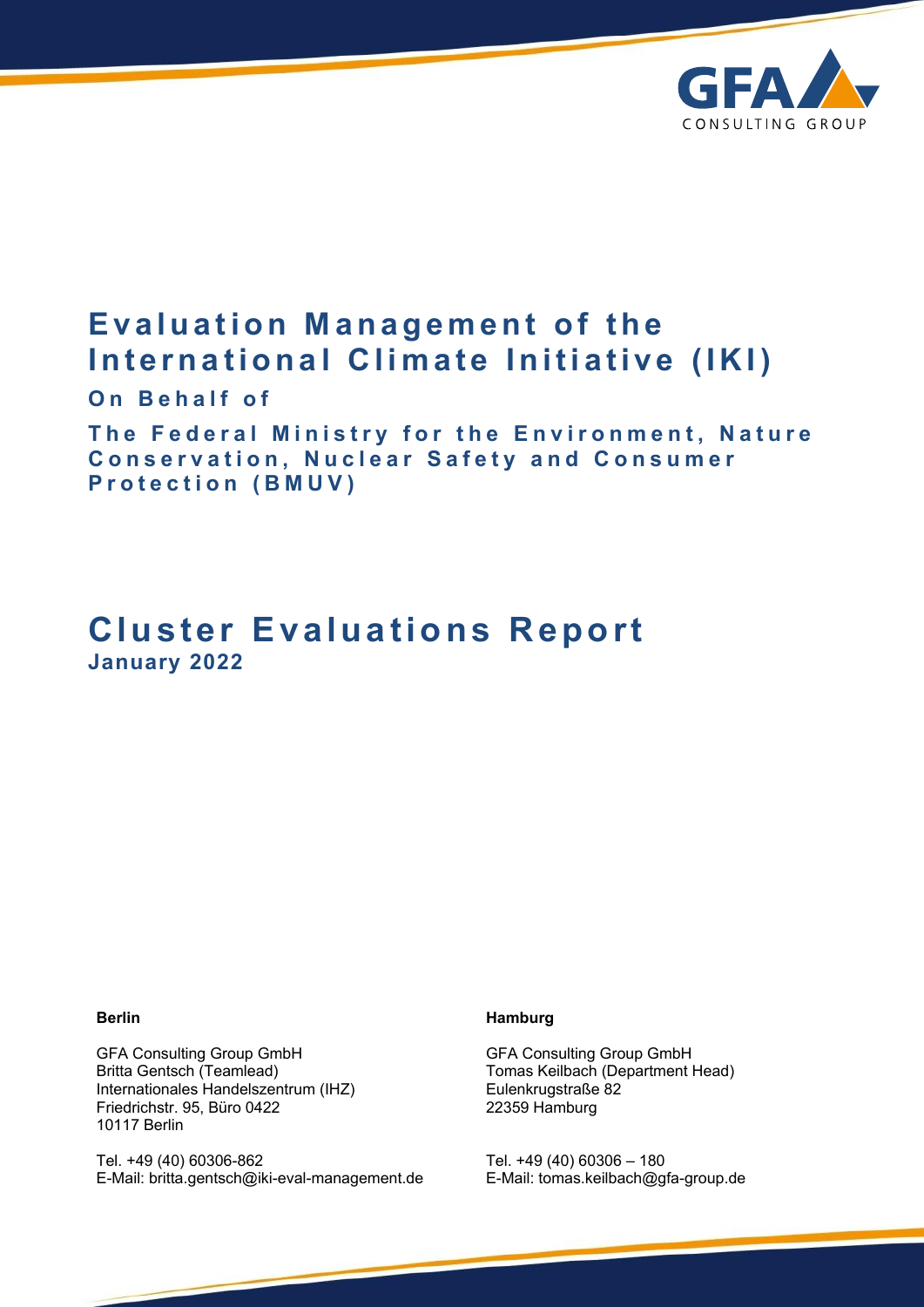

## **0. EXECUTIVE SUMMARY (EN)**

### **0.1 Background and goals of the cluster evaluations**

The evaluation system of the International Climate Initiative (IKI) aims at establishing efficient procedures for accountability, institutional learning and continuous improvement regarding steering at project and programme level. Various evaluation instruments are applied in order to conduct evidence-based analyses of key success factors of IKI projects. Evaluation results feed into operational programme management, strategic considerations for IKI's further development, and the regular preparation of funding guidelines for IKI selection procedures.

This cluster evaluation report presents the aggregated results of the individual project evaluations (IPE) implemented in the second IKI evaluation cycle (project start years 2008-2018). Where appropriate, the IPE of the first evaluation cycle (project start years 2008-2009) are also considered. The cluster evaluations were carried out by GFA Consulting Group as part of the project "IKI Evaluation Management" on behalf of the Federal Ministry for the Environment, Nature Conservation, Nuclear Safety and Consumer Protection (BMUV).

The present report comprises two cluster evaluations (CE) and a special evaluation: The two CE present the aggregated evaluation results clustered by **implementing organisation** (IO) and by **IKI funding area** (FA), providing insights into the overall performance of IKI projects as well as relevant success/failure factors. The special evaluation takes an in-depth look at the most important **factors influencing the sustainability** of project results.

## **0.2 Methodology**

The results presented here are based on an analysis of 155 IKI IPE reports. Thus, only secondary data was used for this analysis. For all IPE the evaluators applied a uniform assessment grid (with only few exceptions for KfW projects, see below). This ensured comparability of the evaluation results and made aggregated analyses possible. Among others, the assessment grid defined seven evaluation criteria, namely relevance, effectiveness, efficiency, impact, sustainability, coherence/coordination/complementarity as well as project planning and steering.

Specific evaluation questions, derived from the main interest of the Federal Ministry for the Environment, Nature Conservation, Nuclear Safety and Consumer Protection (BMUV), structured the analysis, for which both quantitative and qualitative methods were applied. For the **quantitative**  data analysis all grades per evaluation criterion assigned in the IPE reports were summarized. Using SPSS, descriptive statistics were developed and correlation analysis as well as mean comparisons applied. **Qualitative** results that emerged from an MAXQDA-based analysis of the narrative descriptions and explanations in the IPE reports complement the quantitative results.

The CE only refer to a subset of the IPE reports developed in the second IKI evaluation cycle. The results presented here therefore only allow for **limited inference** to the population of IKI projects. In addition, it should be noted that the majority of the IPE referring to KfW projects did not apply the uniform IKI assessment grid, implying that the KfW evaluation results are only comparable to a limited extent with the other evaluation results.

## **0.3 Results**

The IKI projects analysed in the context of this CE show **good to satisfactory average grades** for all evaluation criteria. Over time from 2008 to 2016, the grades assigned as part of the evaluations have slightly **improved**. In particular, the projects' relevance for IKI programme goals as well as the partner country's climate goals, and the high average degree of target achievement are evident. The evaluated IKI projects were also characterised by a high average efficiency as well as good coherence and coordination with projects of other donors, national ministries, and stakeholder groups. Potential for improvement is mainly seen with regard to intended impacts and the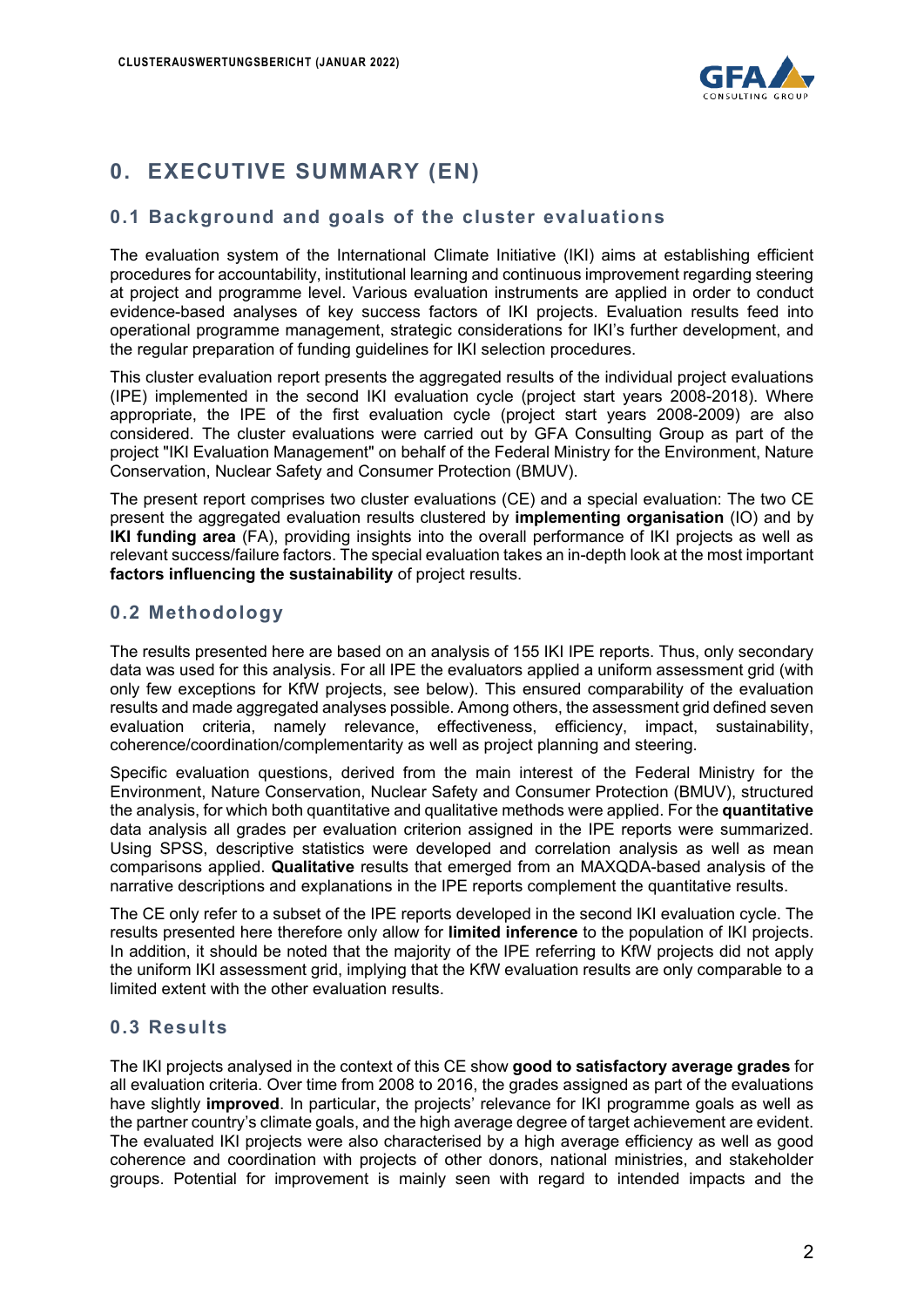

sustainability of project results. In addition, according to the evaluations, for many of the analysed IKI projects there is room for improvement regarding adequate project planning and steering methods.

**Clustering evaluation results by IO** showed that average grades awarded in the IPE do indeed differ between IO clusters. The projects of the German Agency for International Cooperation (GIZ) and the cluster of research institutions/think tanks/universities were graded best for almost all evaluation criteria, followed by the projects implemented by non-governmental organisations. Projects implemented by KfW or United Nations organisations were assessed slightly worse on average. The qualitative analysis of the IPE reports did not provide clear IO-specific explanations for these observed grade differences. Instead, the most frequently mentioned project success and failure factors in the IPE were observed across all IO. These mainly refer to **general challenges of project management**, such as imprecise impact models with overambitious goals and indicators, insufficient context analyses that may hamper the projects' relevance for the target group, and a lack of adequate exit or risk mitigation strategies.

Although all IO clusters comprise projects with improvement potential, the generally slightly **poorer performance of the KfW and UN project clusters** is evident. This is related, among others, to the fact that these two organisations mainly implement projects in IKI FA I - Mitigation of Greenhouse Gases as well as FA III - Natural Carbon Sinks, which were graded slightly worse on average than the other two FA. The question whether these grades can be attributed to the IOs' approach to project management, the specifics of the FA or details of the assessment method remains open. It is also noticeable that KfW mainly implements projects with a methodological focus on financing instruments and has them implemented by partners. Thus, KfW may have less control over externalised project management. Moreover, the majority of UN projects has a regional or global focus and could therefore be more challenging in implementation than bilateral projects. In addition, these projects have often not yet identified partner countries in the planning phase, so that the target group has not been clearly determined and necessary context and needs analyses were only carried out at the beginning of project implementation. This finding, however, needs to be put into perspective by the fact that also projects implemented by research institutions/think tanks/universities as well as NGOs mainly have a global or regional focus, but received better average grades in the evaluations.

**Clustering evaluation results by IKI FA** also revealed grade differences between the FA, though relatively small ones. The quantitative analysis of the assigned grades showed that projects of FA II and IV were graded better in all evaluation criteria than projects of FA I and III. A possible reason for the better grades of FA IV - Biodiversity Conservation could be that this FA was founded at a later point in time, implying that the projects have start dates from 2012 onwards. Therefore projects may already have been better planned and implemented than early IKI projects. In addition, some of the projects in FA I and III were innovative (pilot) measures whose success has a higher dependence on external factors and could therefore be more difficult to achieve. FA I also received slightly lower grades in terms of their relevance for IKI programme goals, which can partly be attributed to a difficult quantifiability of tCO<sub>2</sub>eq avoidance/reduction. FA III particularly shows potential for improvement with regard to the projects' socio-economic impacts.

The grading of the evaluation criterion **sustainability** was relatively constant over the analysed period and consistently satisfactory. There is potential for improvement especially with regard to financial sustainability, i.e. the continuation of project results by national partners/target groups with their own funds after the projects' end. Participation of project partners and target groups during project preparation and implementation was quantitatively and qualitatively confirmed as an important factor influencing the projects' sustainability. Furthermore, the IPE identified a number of risks - some of them within the area of influence of the projects - that may negatively affect the sustainability of the project impacts.

### **0.4 Recommendations**

Based on the CE results, the following recommendations are presented, in particular to further improve the projects' impact as well as the sustainability of project results: